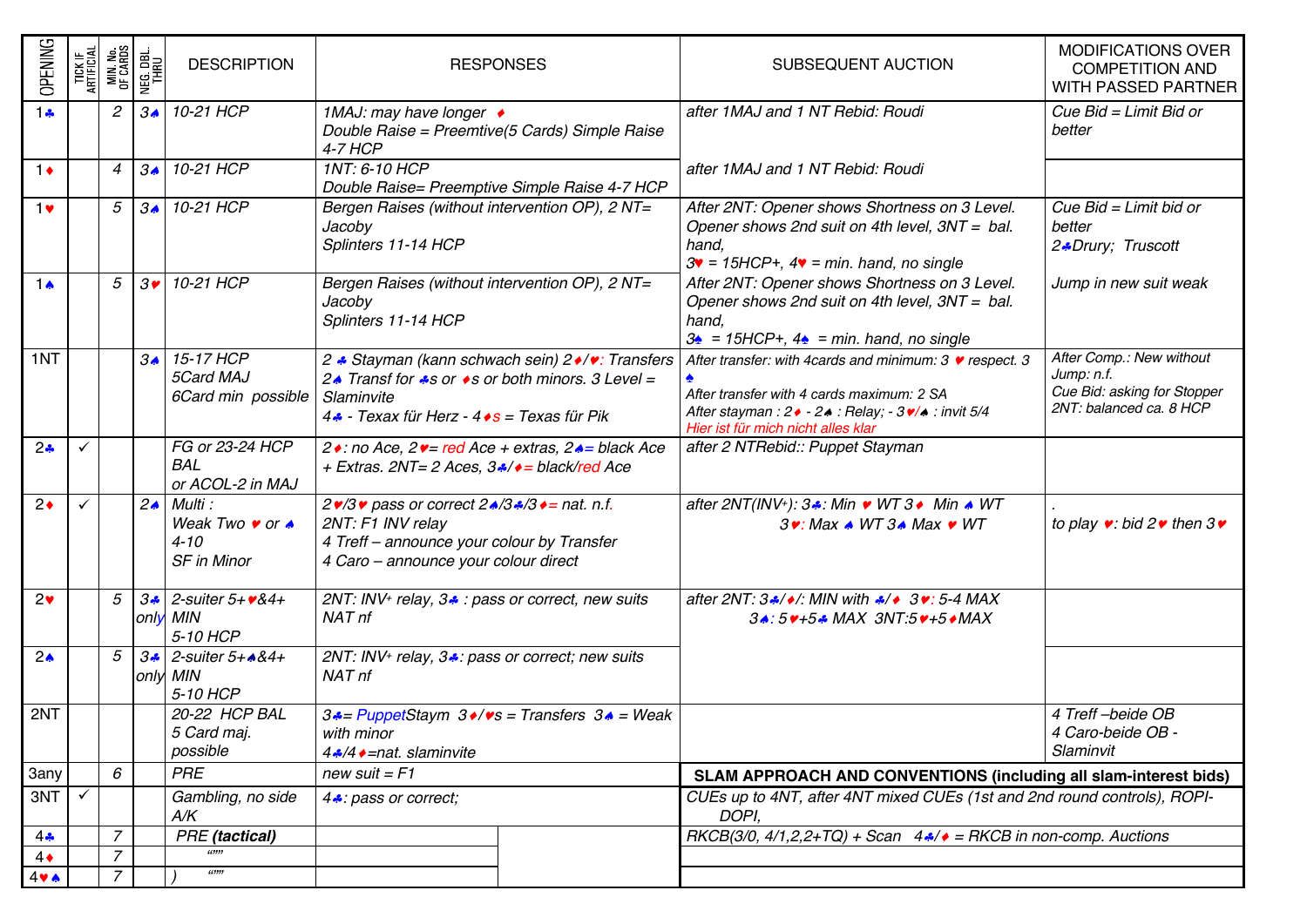| <b>DEFENSIVE AND COMPETITIVE BIDDING</b>                                                  |                                            |               |  |               |                       |  |  |  |  |
|-------------------------------------------------------------------------------------------|--------------------------------------------|---------------|--|---------------|-----------------------|--|--|--|--|
| OVERCALLS - General Style aggressive 7-17 P on 1-level,<br>constructive on 2-level;       |                                            |               |  |               |                       |  |  |  |  |
| Responses: constructive but n.f. Cue Bid 10 + with Fit                                    |                                            |               |  |               |                       |  |  |  |  |
| Mixed Raise; Jump Raises Pre                                                              |                                            |               |  |               |                       |  |  |  |  |
| IN BAL. POS. $8^+$ HCP                                                                    |                                            |               |  |               |                       |  |  |  |  |
| Responses same, but 2 HCP stronger                                                        |                                            |               |  |               |                       |  |  |  |  |
| <b>TAKE-OUT DOUBLE</b> – General Style <i>MAJs</i> 10 <sup>+</sup> or 18 <sup>+</sup> any |                                            |               |  |               |                       |  |  |  |  |
| Responses new suit 0-7, 1NT:7-10, CUE 12+ or both MAJ,                                    |                                            |               |  |               |                       |  |  |  |  |
| jump MAJ: 4 cards 8-10, jump MIN, double jump MAJ: 5<br>cards 8-10                        |                                            |               |  |               |                       |  |  |  |  |
| IN BAL. POS. Ms 8-12 or 17 <sup>+</sup> any,                                              |                                            |               |  |               |                       |  |  |  |  |
| Responses same, but 2 HCP stronger                                                        |                                            |               |  |               |                       |  |  |  |  |
| <b>1NT OVERCALL</b>                                                                       |                                            | Responses     |  |               | <b>Other Meanings</b> |  |  |  |  |
| 2nd pos. 15-18                                                                            | Nat. + Cue Bid:<br><b>Stay</b>             |               |  |               |                       |  |  |  |  |
| 4th pos. 9-12                                                                             |                                            | nat.          |  |               |                       |  |  |  |  |
|                                                                                           |                                            |               |  | <b>STRONG</b> |                       |  |  |  |  |
| <b>JUMP OVERCALL</b>                                                                      | (WEAK)<br>$4 - 10$                         | <b>INTERM</b> |  |               | <b>2 SUITER</b>       |  |  |  |  |
| <b>OTHERS</b>                                                                             |                                            |               |  |               |                       |  |  |  |  |
|                                                                                           | $11 - 14$<br>in BAL. POS:<br>Cue bid: INV. |               |  |               |                       |  |  |  |  |
| Responses<br>vs. Maj.=Min., vs. Min = Maj.<br><b>UNUSUAL NT</b>                           |                                            |               |  |               |                       |  |  |  |  |
| CUE INV+<br>Responses                                                                     |                                            |               |  |               |                       |  |  |  |  |
| <b>DIRECT CUE-BID</b> STYLE (weak or strong)                                              |                                            |               |  |               |                       |  |  |  |  |
| on Min: Ms on Maj.: oMaj 1 Min                                                            |                                            |               |  |               |                       |  |  |  |  |
| Responses :2Nt :F1 3. :n.f.Relay                                                          |                                            |               |  |               |                       |  |  |  |  |
| VS. NTvs15+:multi landy, x=strong<br>Responses                                            |                                            |               |  |               |                       |  |  |  |  |
| hand/Unicolor                                                                             |                                            |               |  |               |                       |  |  |  |  |
| $2\cdot\text{-}$ both maj., $2\cdot\text{-}$ weak                                         |                                            |               |  |               |                       |  |  |  |  |
| maj.2 v/2 ▲=maj./min                                                                      |                                            |               |  |               |                       |  |  |  |  |
|                                                                                           | vs. weaker NT- multi landy                 |               |  |               |                       |  |  |  |  |
| X= strong hand, 2 Clubs - both maj.,                                                      |                                            |               |  |               |                       |  |  |  |  |
| $2 \cdot$ = weak maj. - 2C/2Pik nat with                                                  |                                            |               |  |               |                       |  |  |  |  |
| mineur                                                                                    |                                            |               |  |               |                       |  |  |  |  |
| <b>VS. PREEMPTS</b>                                                                       |                                            |               |  |               |                       |  |  |  |  |
| $X = T/O$ , CUE=2-Suiter                                                                  |                                            |               |  |               |                       |  |  |  |  |
| vs. weak twos: $X = T/O$ CueBid: asking for Stop                                          |                                            |               |  |               |                       |  |  |  |  |
| 4. 2suiter oMaj                                                                           |                                            |               |  |               |                       |  |  |  |  |
| VS. ARTIFICIAL STRONG 1♣ /♦ or 2♣ OPENINGS                                                |                                            |               |  |               |                       |  |  |  |  |
| vs. $1 \cdot \cdot \cdot$ : x: T/O $1 \cdot \cdot =$ Maj. 7-11 HCP 1NT = Minors           |                                            |               |  |               |                       |  |  |  |  |
|                                                                                           |                                            |               |  |               |                       |  |  |  |  |

| VS.                                                                                                                                |                                                      |                                               |                           |             |            |                              |  |                              |                          |                       |  |  |
|------------------------------------------------------------------------------------------------------------------------------------|------------------------------------------------------|-----------------------------------------------|---------------------------|-------------|------------|------------------------------|--|------------------------------|--------------------------|-----------------------|--|--|
| <b>OVER OPPONENTS' TAKE-OUT DOUBLE</b>                                                                                             |                                                      |                                               |                           |             |            |                              |  |                              |                          |                       |  |  |
| XX: 10+ HCP, 3-card-fit after MAJ opening possible, 1NT:<br>7-11                                                                   |                                                      |                                               |                           |             |            |                              |  |                              |                          |                       |  |  |
| raises COMP (LAW) not INV, 2NT: 4-card raise, INV+,                                                                                |                                                      |                                               |                           |             |            |                              |  |                              |                          |                       |  |  |
|                                                                                                                                    | new suit: 1-level 6+, F1, 2-level 6-9, NF, jumps: NF |                                               |                           |             |            |                              |  |                              |                          |                       |  |  |
| <b>LEADS AND SIGNALS</b>                                                                                                           |                                                      |                                               |                           |             |            |                              |  |                              |                          |                       |  |  |
|                                                                                                                                    | <b>SUIT</b><br>3rd/5th.                              |                                               |                           |             |            |                              |  |                              |                          |                       |  |  |
| Dpening<br>Leads                                                                                                                   |                                                      |                                               |                           |             |            |                              |  |                              |                          |                       |  |  |
|                                                                                                                                    | N.T.                                                 | 4th:                                          | <b>Attitude</b>           |             |            |                              |  |                              |                          |                       |  |  |
|                                                                                                                                    |                                                      | OTHERS:, Pd suit 3./5. (after raise Attitude) |                           |             |            |                              |  |                              |                          |                       |  |  |
|                                                                                                                                    |                                                      |                                               | SUBSEQUENT LEADS          |             |            |                              |  |                              |                          |                       |  |  |
| Attitude, 3./5.                                                                                                                    |                                                      |                                               |                           |             |            |                              |  |                              |                          |                       |  |  |
| Circle opening leads vs. no-trumps<br>same leads if our<br>Underline leads against suit contracts if different<br>side showed suit |                                                      |                                               |                           |             |            |                              |  |                              |                          |                       |  |  |
| (A) <u>K</u>                                                                                                                       | (K) Q                                                |                                               | $(Q)$ J                   |             |            | $(J)$ 10                     |  | <b>YES</b>                   | NO.                      |                       |  |  |
| (A) K x                                                                                                                            | <u>K(Q)</u> x                                        |                                               | (Q) J x                   |             |            | (J) 10 x                     |  | (10) x                       | $(x)$ x                  |                       |  |  |
| $(A)$ K J x                                                                                                                        | K Q X (x)                                            |                                               | (Q) J 10 x                |             |            | (J) 109x                     |  | (10)9                        | $(x)$ $xx$               |                       |  |  |
|                                                                                                                                    | <u>A</u> (K) J 10 x (K) Q J x                        |                                               |                           | (K Q) 10 x  | K (J) 10 x |                              |  | (10) 9 x                     | x(x) <u>x</u> x          |                       |  |  |
| $X \cup (Q) \underline{A}$                                                                                                         | K (J) 10 x                                           |                                               | <u>K</u> (Q) 10 9 x       |             |            | K 10 <u>8</u> (x)            |  | (9) 8 <u>x</u>               | $x(\underline{x})x(x)$ x |                       |  |  |
| <u>A</u> x (x)                                                                                                                     | K x(x)                                               |                                               | $Q \times (x)$            |             |            | $J \times (x)$               |  | <u>10 x (x)</u>              |                          | x( <u>x)x</u> (x) x x |  |  |
| <u>A x x (x)</u>                                                                                                                   | $K x \times (x)$                                     |                                               | $Q \times X$ $(X) \times$ |             |            | $J \times \underline{x} (x)$ |  | 10 (x) $x(x)$ K x $x(x)$ x x |                          |                       |  |  |
| <u>A</u> x x (x) <u>x</u>                                                                                                          | $Kxx(x)$ $x$ Q (10) 9 x J x x (x) $x$                |                                               |                           |             |            |                              |  |                              |                          |                       |  |  |
| SIGNAL WHEN FOLLOW SUIT OR DISCARDING<br>USE $1 =$ ODD No. OF CARDS, $2 =$ EVEN No. OF CARDS                                       |                                                      |                                               |                           |             |            |                              |  |                              |                          |                       |  |  |
|                                                                                                                                    |                                                      |                                               |                           |             |            |                              |  |                              |                          |                       |  |  |
| $D = DISCOURAGING$ , $E = ENCOURAGING$ , $S = SUIT PREFERENCE$<br>BRACKET THE SIGNALING SYMBOL WHEN RARELY USED                    |                                                      |                                               |                           |             |            |                              |  |                              |                          |                       |  |  |
| <b>CARDS</b>                                                                                                                       |                                                      |                                               |                           | <b>HIGH</b> |            | LOW                          |  | ODD                          |                          | <b>EVEN</b>           |  |  |
|                                                                                                                                    |                                                      | On partners lead                              |                           | $E(2)^{*}$  |            | D(1)*                        |  |                              |                          |                       |  |  |
| 1lns                                                                                                                               | On declarers<br>lead                                 |                                               |                           | 2           |            | 1                            |  |                              |                          |                       |  |  |
|                                                                                                                                    | Discarding                                           |                                               |                           | E           |            | D                            |  |                              |                          |                       |  |  |
|                                                                                                                                    | On partners lead                                     |                                               |                           | E(2)        |            | D(1)*                        |  |                              |                          |                       |  |  |
| F.<br>Z                                                                                                                            | On declarers<br>lead                                 |                                               |                           | 2           |            | 1                            |  |                              |                          |                       |  |  |
|                                                                                                                                    | Discarding                                           | S                                             |                           | S           |            |                              |  |                              |                          |                       |  |  |
|                                                                                                                                    | <b>SIGNALS IN TRUMP SUIT</b>                         |                                               | OTHER SIGNALS             |             |            |                              |  |                              |                          |                       |  |  |
|                                                                                                                                    |                                                      |                                               |                           |             |            |                              |  |                              |                          |                       |  |  |
|                                                                                                                                    |                                                      |                                               |                           |             |            |                              |  |                              |                          |                       |  |  |
| SPECIAL ARTIFICIAL AND COMPETITIVE DOUBLES                                                                                         |                                                      |                                               |                           |             |            |                              |  |                              |                          |                       |  |  |
| Responsive and negative doubles through 3 $\triangle$                                                                              |                                                      |                                               |                           |             |            |                              |  |                              |                          |                       |  |  |
|                                                                                                                                    |                                                      |                                               |                           |             |            |                              |  |                              |                          |                       |  |  |
| SUPPORT-X, XX (on 3Level with Extras)                                                                                              |                                                      |                                               |                           |             |            |                              |  |                              |                          |                       |  |  |
| $1x 1 \vee x 3x$<br>$X =$ Invitation In $\psi$ / $\phi$                                                                            |                                                      |                                               |                           |             |            |                              |  |                              |                          |                       |  |  |

|                       |                                   |                                              |                                        |                                                     |  |                                                               |  | <b>SPECIAL FORCING PASS SEQUENCES</b> |
|-----------------------|-----------------------------------|----------------------------------------------|----------------------------------------|-----------------------------------------------------|--|---------------------------------------------------------------|--|---------------------------------------|
|                       | <b>Switzerland</b><br><b>NCBO</b> |                                              |                                        |                                                     |  | <b>D. Langer R. Nikitine</b><br>NAME OF PLAYER NAME OF PLAYER |  |                                       |
| <b>SYSTEM SUMMARY</b> |                                   |                                              |                                        |                                                     |  |                                                               |  |                                       |
| 1 NT: 15 - 17 HCP     |                                   |                                              | 5 cards majors, 1 <sup>*</sup> 4 cards | <b>GENERAL APPROACH AND STYLE Standard American</b> |  |                                                               |  |                                       |
| RESPONSES: 1x/1NT NF  |                                   |                                              |                                        | 2 OVER $1$ $F1$                                     |  |                                                               |  |                                       |
|                       |                                   |                                              | ARTIFICIAL STRONG 1. NO                | Response Style                                      |  |                                                               |  |                                       |
| CANAP                 | <b>OPENING</b>                    |                                              | <b>ALL</b>                             | <b>STRON</b><br>G                                   |  | <b>SPECIAL</b>                                                |  |                                       |
| E:                    | ES                                |                                              | RESPONS   HANDS                        | <b>HANDS</b>                                        |  | <b>SEQUENC</b><br>ES                                          |  |                                       |
| <i><b>DEFENCE</b></i> |                                   |                                              |                                        |                                                     |  | SPECIAL OPENINGS AND RESPONSES THAT MAY REQUIRE               |  |                                       |
| <b>OPENINGS</b>       |                                   | <b>DESCRIPTION</b>                           |                                        |                                                     |  |                                                               |  |                                       |
| OP.2 $2\frac{3}{2}$   |                                   | FGor ACOL-2 in MAJ or 23+HCP BAL<br>Allbaran |                                        |                                                     |  |                                                               |  |                                       |
| OP.2 $2 \bullet$      |                                   |                                              |                                        | Multi: weak MAJ or SF MIN                           |  |                                                               |  |                                       |
| OP.3 $2\degree$       |                                   |                                              |                                        | weak-2-suiter $5 \text{vs} + 4 + \text{minor}$      |  |                                                               |  |                                       |
| OP 4 $2\triangle$     |                                   | weak-2-suiter $5 \triangle 6 + 4 +$ minor    |                                        |                                                     |  |                                                               |  |                                       |

*Lebensohl*